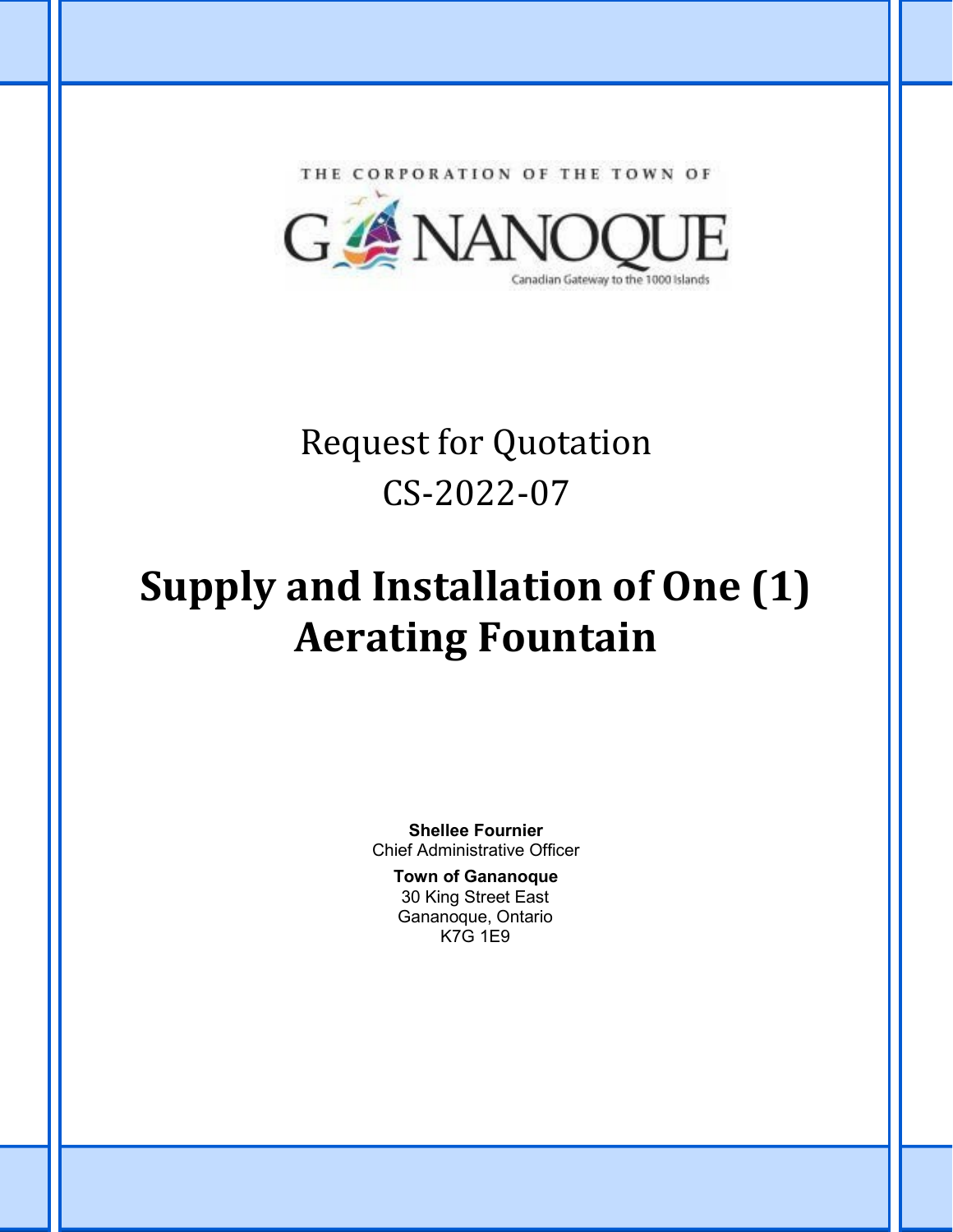

#### **INTRODUCTION:**

The Town of Gananoque, otherwise referred to as "The Town", is seeking Quotations from qualified respondents for the Supply and Install of one (1) Aerating Fountain.

**Quotation Closing Date: May 27, 2022 Quotation Closing Time: 1:00 p.m. EST**

#### **Submissions:**

Will be accepted online at www. Biddingo.com or by emailing Treasurer Melanie Kirkby at [mkirkby@gananoque.ca](mailto:mkirkby@gananoque.ca)

#### **GENERAL:**

- (a) Unit shall be a new 2022 model.
- (b) Unit shall be a 15HP aerating fountain with pattern, lights and cable.
- (c) The lowest bid may not necessarily be accepted.
- (d) Prior to final acceptance, the completed unit will be subject to a final Inspection.
- (e) For information please contact Shellee Fournier, CAO at 613-382-2149 Ext. 1113 or email sfournier@gananoque.ca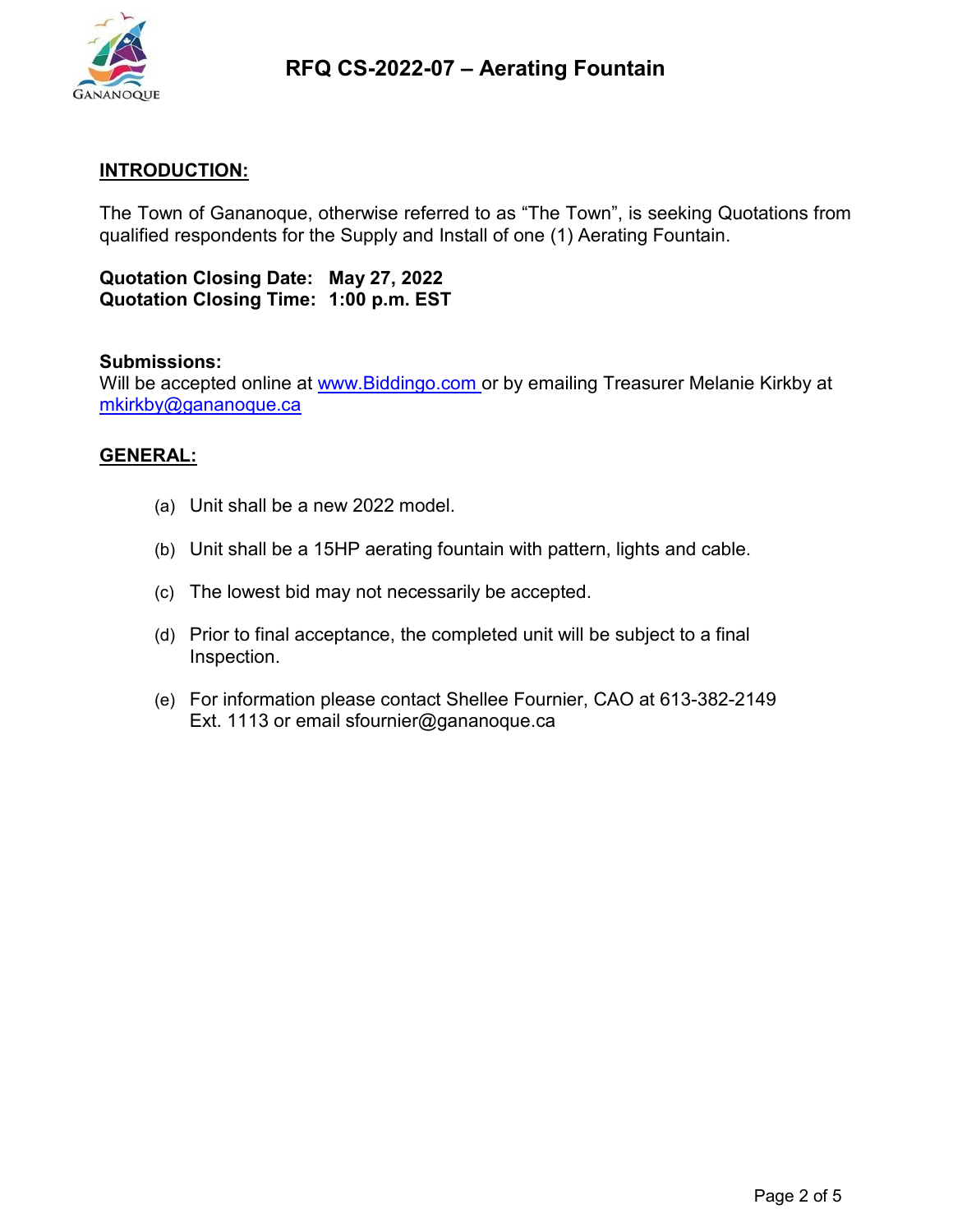

#### **INFORMATION TO BIDDERS:**

The Town of Gananoque, otherwise referred to as "The Town", is seeking quotation submissions from qualified respondents for the supply and Installation of one (1) Aerating Fountain.

- 1. The deadline for submission is **May 27, 2022 at 1:00 p.m. EST.**
- 2. Bids will be opened on May 27, 2022 immediately following the closing deadline.
- 3. All questions regarding this RFQ must be submitted in writing by email to Shellee Fournier, CAO at [sfournier@gananoque.ca](mailto:sfournier@gananoque.ca) by May 18, 2022.
- 4. The submission must meet all required specifications and the fountain must be delivered and installed at Confederation Park, King Street, Gananoque, Ontario, on or before July 15, 2022.
- 5. All Bids submitted to The Town will bind bidders to the terms and conditions herein.
- 6. Bids must be submitted online using [www.Biddingo.com](http://www.biddingo.com/) on the forms provided by The Town. Or emailed to Treasurer Melanie Kirkby at [mkirkby@gananoque.ca](mailto:mkirkby@gananoque.ca) Hard copies will not be accepted.
- 7. Bids received after the deadline will not be accepted.
- 8. By accessing the electronic quotation package at Biddingo.com you are considered registered for this quotation CS-2022-05.
- 9. The Town reserves the right to reject any or all submissions, as a whole or in parts, and waive formalities in the best interest of The Town, without stating reasons. The Town reserves the right to terminate a quotation process at any time, without stating reasons.
- 10.The Town may choose to issue addenda to provide clarification or additional information during the quotation process. Addenda will be uploaded at [www.Biddingo.com](http://www.biddingo.com/) or sent via email upon request. Registered bidders will receive notification through Biddingo.com and it is the sole responsibility of the bidder/respondent to ensure any addendums have been reviewed and are included with the Bid submission. If addendums are not included with submissions, Bids may be rejected.
- 11.All Bids received will be held in strict confidence until after the closing date and time.
- 12.Bids submitted for consideration will be evaluated on specifications, total price, warranty, vendor past performance/references, work experience, staffing and equipment requirements, after sales service, delivery date (range) and any other factors which The Town deems appropriate for the best value for The Town.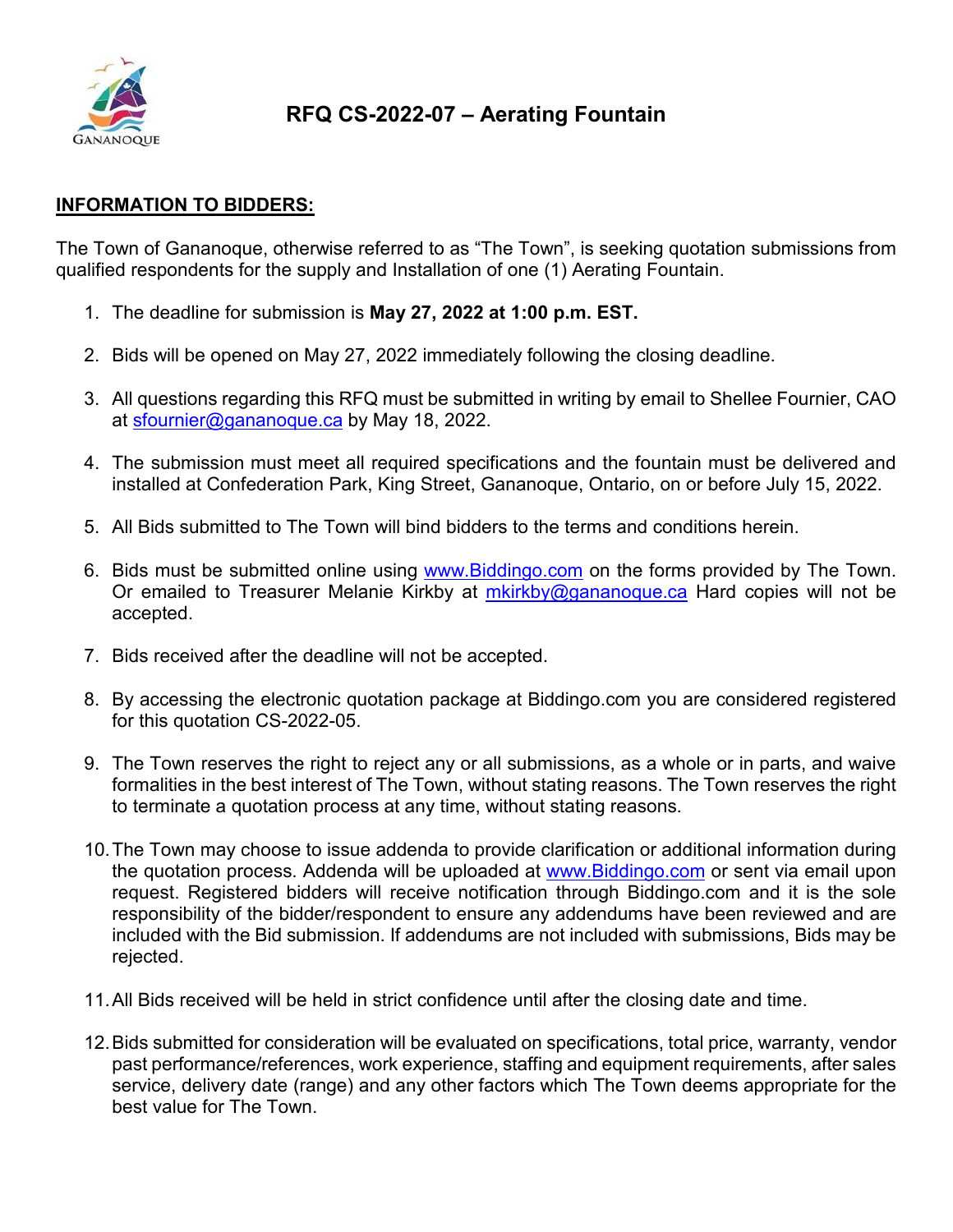

- 13.The Total Bid Price shall be for the supply and Installation of one (1) aerating fountain with 15HP motor, complete with all specified optional equipment or approved equivalent. The unit shall be f.o.b. the dealership and shall include all labour, equipment, freight, service, delivery and preparatory charges and be in Canadian dollars.
- 14.The Bidder must supply the latest printed specifications and advertising literature for the unit specified. Equipment must be current model year in production and not be previously used.
- 15.All components must be free from design deficiencies that may affect operation or serviceability.
- 16.The Town is subject to payment of sales and excise taxes imposed by the Federal and Provincial Governments and such taxes must be included in prices, as a separate line item, unless otherwise specifically indicated in the quotation form.
- 17.The Town meets the definition under the Broader Public Sector to access Ontario Government purchasing discounts and Vendors of Record. Bidders should price accordingly.
- 18.Bidders must declare that the Quotation is not made in connection with any other Bidder submitting a Quotation for the same commodity(ies) and is in all respects fair and without collusion orfraud. The Bidder must declare that there is no conflict of interest. In order to ensure fairness, The Town reserves the right to disqualify, at any time and at is sole discretion, any respondent engaging in lobbying in connection with a competitive bidding process. The Town may disqualify a respondent at any time in the procurement process, including after the selection process, if The Town determines it may give unfair advantage to one respondent relative to others. Lobbying may include: verbal or written communication with or to any Town staff or Council member other than those identified as contacts in the Quotation; verbal or written communication with any expert or advisor assisting in the evaluation selection process; any communication with the Quotation evaluation or selection team other than those identified as contacts within the Quotation; direct or indirect requests by the respondent to any person, organization or group to provide written or verbal expression of support not required by the competitive bidding process.
- 19.The Town will not be liable to reimburse any Bidder for any costs associated in developing a Quotation submission, attending meetings, demonstrations, legal services or any other service that may be required in the bid submission process.
- 20.A Bid submission may be withdrawn at any time prior to the deadline, by sending an email to [sfournier@gananoque.ca](mailto:sfournier@gananoque.ca) from the firm's senior official authorizing the withdrawal. The Town will verify the withdrawal in writing to the firm's senior official. There shall be no withdrawals following the closing deadline.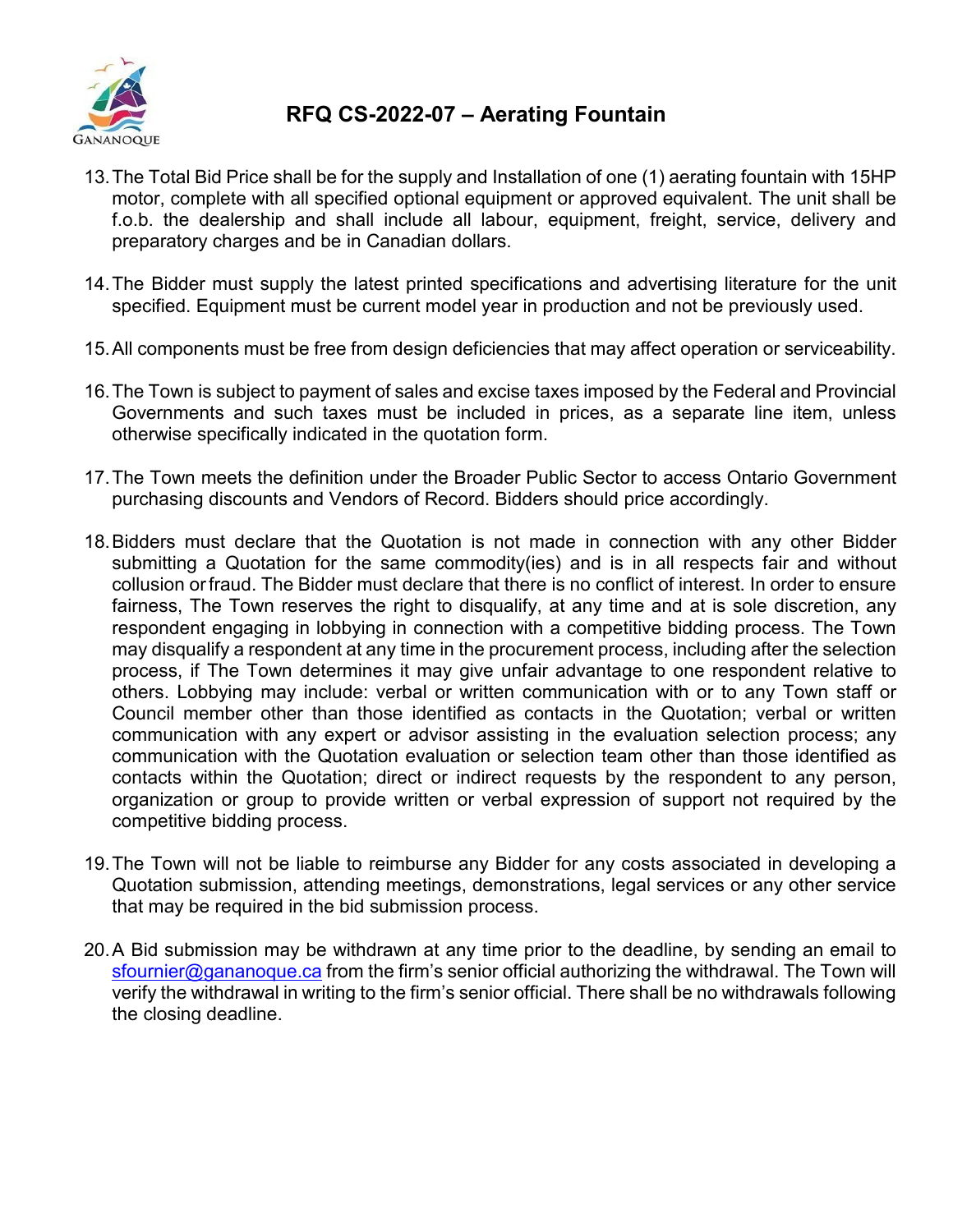

#### **AWARD:**

- 1. Lowest Bid not necessarily accepted.
- 2. Bids will be opened publicly on May 27, 2022 immediately following the closing deadline. Public openings are a process to announce and record all bids received prior to the deadline. Bidders should note that the pricing information read aloud is **preliminary** in nature and is considered **unofficial**. Unofficial results should not be construed as an indication of the successful Bidder. All documentation is subject to review for mathematical accuracies, compliance with the specifications and terms and conditions of the contract and approval by Council.
- 3. The Town reserves the right to inspect any and or all equipment as a result of this request for quotations and the decision shall be at The Town's sole discretion to determine if the equipment being supplied meets the basic requirements of The Town.
- 4. The Bid submitted shall remain valid for at least ninety (90) days from the Closing Date.
- 5. A Bidder must be prepared, if requested, to present evidence of experience, ability, service facilities and financial standing, necessary to meet satisfactorily, the requirements set forth or implied in the RFQ.
- 6. The Town reserves the right to terminate the contract for sufficient cause, including but not limited to poor performance, late delivery, inferior quality, incorrect pricing or health and safety concerns. If the respondent fails to perform the work properly or fails to perform any provision of this RFQ, The Town may terminate the contract with written notice.

#### **GOODS WHILE IN TRANSIT:**

The successful Bidder must provide coverage for goods while in transit, for the full purchase value. Coverage is to be written on a Broad Form Basis and begin at point of sale and continue until received and accepted by the Town of Gananoque. Coverage is to include (but not limited to) damage while in transit and warehouse to warehouse transit.

#### **DELIVERY:**

Equipment delivered must meet all specifications as specifically stated in the RFQ. Where any part or nominal appurtenances of equipment is not described, it shall be understood that all the equipment and appurtenances which are usually provided in the manufacturer's stock model shall be furnished.

#### **TERMS OF PAYMENT & INVOICES:**

The Town's terms of payment are net thirty (30) calendar days following receipt of the invoice. Invoices are to be forwarded to Shellee Fournier, CAO, at [sfournier@gananoque.ca.](mailto:sfournier@gananoque.ca) Invoices submitted for goods not received or services not complete will be held until services are complete and deliveries are received.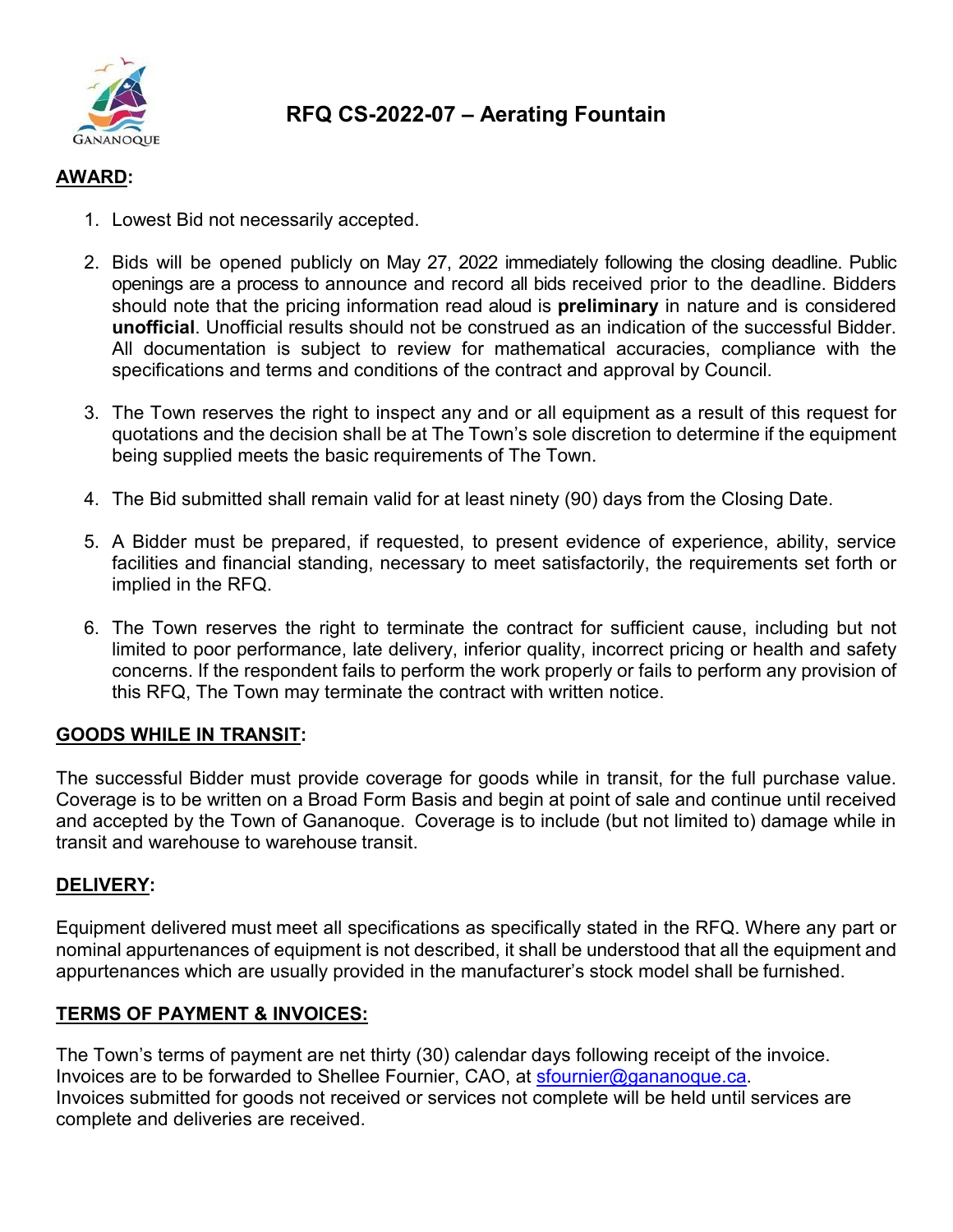

#### **SPECIFICATIONS:**

These Specifications list only the major significant details of the unit required. It is the supplier's responsibility to provide a unit fully equipped for its intended use with compatible components (i.e. cable, lights, etc.) to provide secure, dependable installation.

Where minimum or maximum requirements are specified, the unit offered must meet or exceed these requirements, unless an acceptable alternate is offered. The decision of The Town shall be final.

All items listed are minimum requirements of the equipment being purchased. If a supplier is unable to meet the requirements of all items, The Town is under no obligation to accept the Bid.

#### **1. GENERAL:**

This Specifications:

- One (1) High Volume 15 Horse Power (HP) Aerating Fountain
- Spray Height =  $40$  Feet
- Spray Width = up to 37 Feet
- Gallons per minute = 350
- To be lit with white lights
- To include the necessary submarine cable (see location image below from Google Maps)

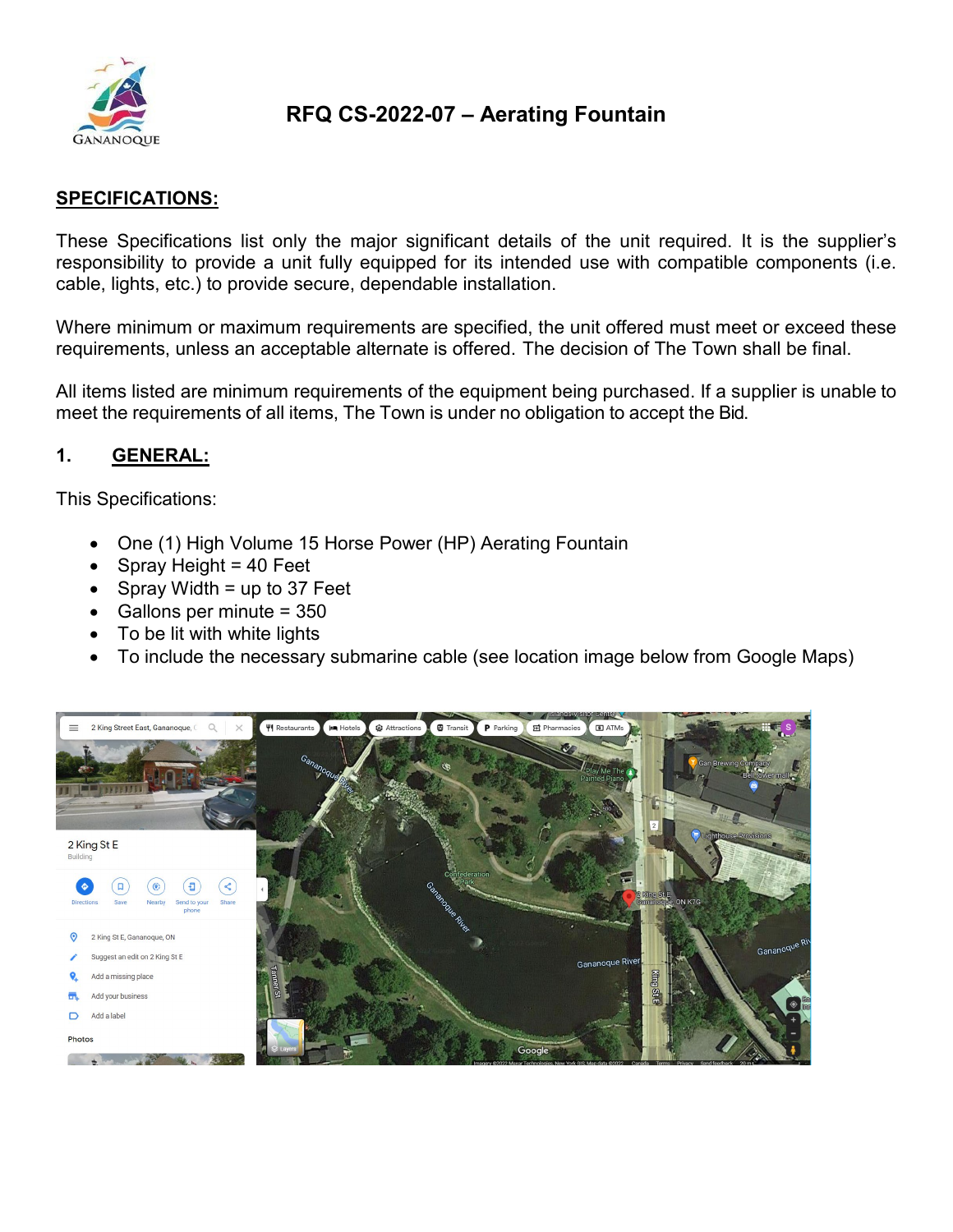



Facing South

Existing power is 3 phase 600 watts. The distance from the centre of the water to the electrical source (junction box) is approximately 100 feet. All measurements approximate. Bidders to confirm measurements.

Desired Sample Spray Formation:

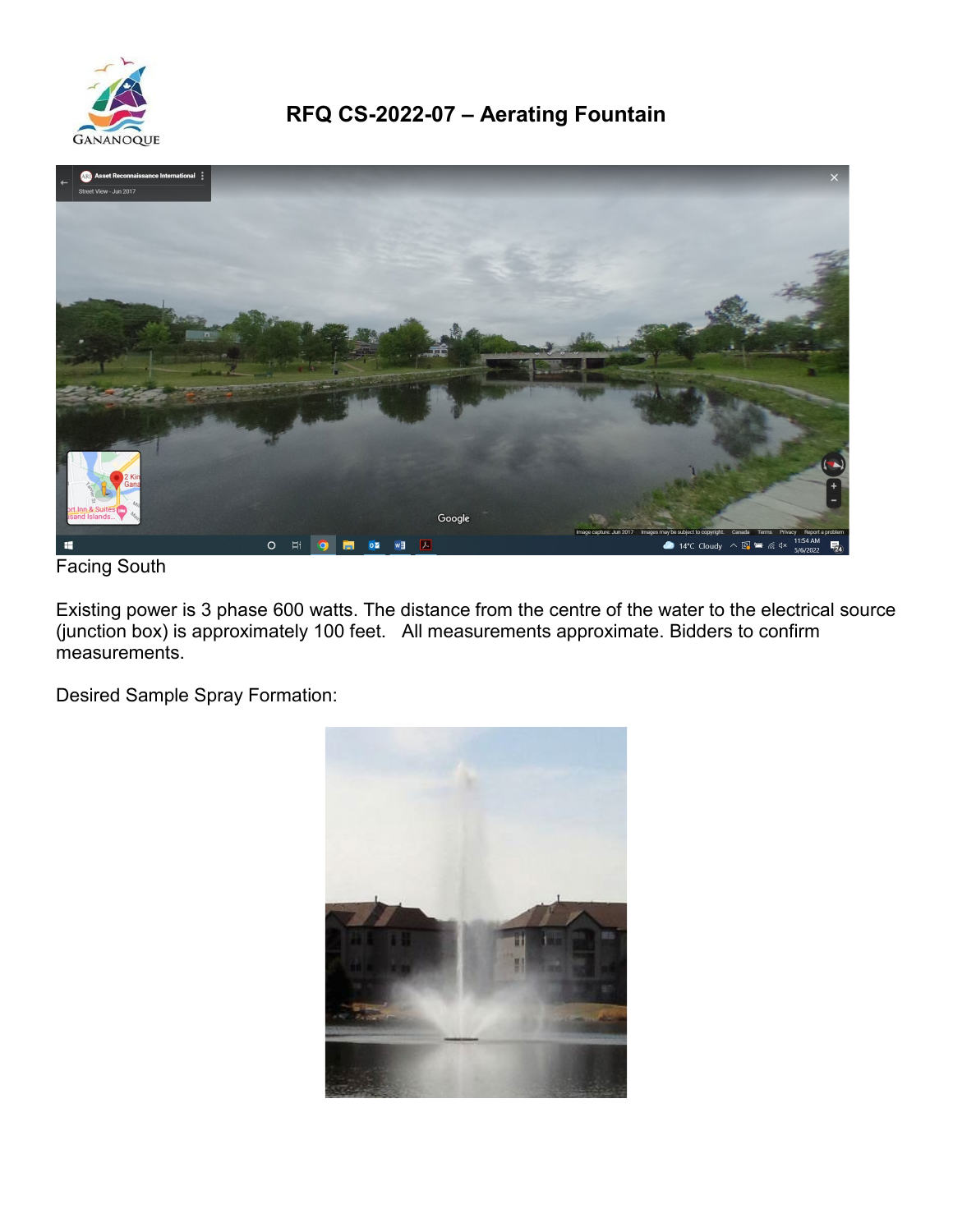

#### **17. WARRANTY:**

The successful Bidder must supply a fully executed manufacturer's warranty.

Where minimums are called for, the equipment must meet or exceed the capacity, size or performance specified.

This Specification lists only the major details of the unit, therefore, it is the supplier's responsibility to deliver a fully equipped Fountain with compatible components to provide dependable efficient service.

#### **BID FORM**

| <b>ITEM</b> | <b>DESCRIPTION</b>                                                                     |                  | <b>TOTAL PRICE</b> |
|-------------|----------------------------------------------------------------------------------------|------------------|--------------------|
|             | Supply and Install one (1) 15 HP<br>Aerating Fountain - No later than July<br>15, 2022 |                  | \$                 |
|             |                                                                                        | <b>Sub-Total</b> | l \$               |
|             |                                                                                        | <b>HST (13%)</b> | \$                 |
|             |                                                                                        | <b>TOTAL</b>     |                    |

#### **RFQ CS#2022-07**

Delivery Date (or range): example and the set of the limitials: which is a limitial of the limitials:  $\sim$ 

It shall be a condition of the contract to be entered into, pursuant to this process, that the unit shall be delivered and installed **no later than July 15th, 2022**. As such, a later date and further terms may be agreed upon between The Town and the successful bidder, and if the subsequent agreed upon terms are not met this contract shall be terminated.

I/We **If the undersigned, have carefully**  $\blacksquare$ examined the documents and specifications and am fully informed as to The Town's requirements. I/We hereby offer to Supply and Install the specified items, complete with all equipment for the price listed above.

| Dated at    | this<br>day of | 2022. |
|-------------|----------------|-------|
| Print Name: |                |       |
| Signature:  |                |       |
| Company:    |                |       |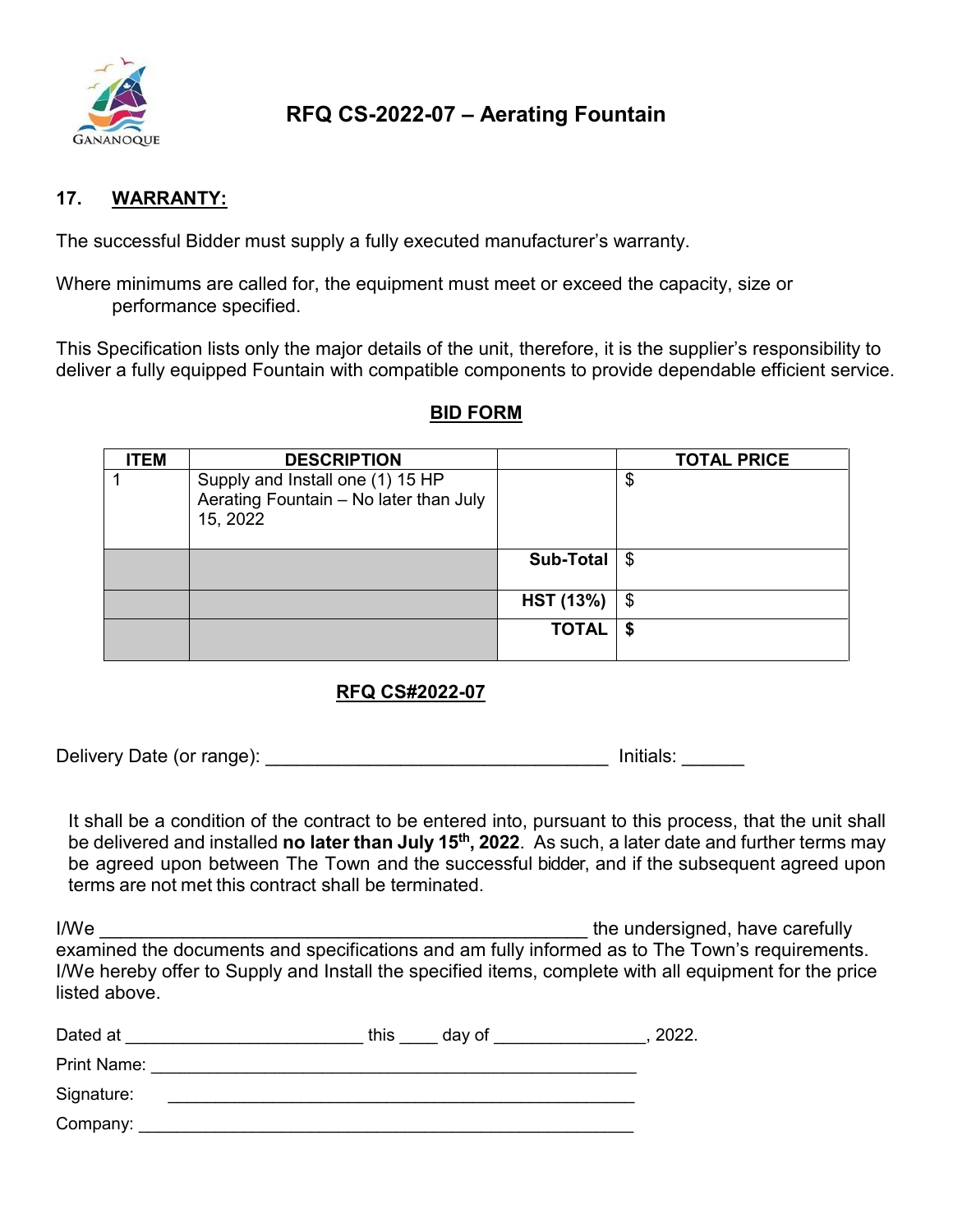

| Address:       | <u> 1980 - Jan Samuel Barbara, margaret e populari e populari e populari e populari e populari e populari e popu</u> |
|----------------|----------------------------------------------------------------------------------------------------------------------|
|                |                                                                                                                      |
| Telephone:     | <u> 1980 - Jan Samuel Barbara, margaret e populazion del control del control del control del control de la provi</u> |
| Email Address: |                                                                                                                      |
| $H.S.T. No.$ : |                                                                                                                      |
|                |                                                                                                                      |

#### **LOWEST OR ANY QUOTATION NOT NECESSARILY ACCEPTED**

#### **BIDDER'S DECLARATION FORM**

| I/We (enter name)        |  |
|--------------------------|--|
| <b>Title/Position</b>    |  |
| Organization or Business |  |

Declare that no person, firm or corporation other than the one who's signature or the signature of whose proper officers is attached below, has any interest in this Proposal or in the Contract proposed to be undertaken.

Further declare that this Proposal is made without any connection, knowledge, comparison of figures or arrangements with any other company, firm or person making a Proposal for the same work and is in all respects fair and without collusion or fraud.

Further declare that no Town employee, or Member of Council and their families is, or will become interested directly as a contracting party or otherwise or in the performance of the Contract or in the supplies, work or business to which it relates or in any portion of the profits thereof, or of any such supplies to be used therein or any of the monies to be derived therefrom.

Further declare that the several matters stated in the said Quotation are in all respects true.

Further declare that I/We have examined the Request for Quotation in detail and hereby propose and offer to enter into a contract to provide all of the items mentioned and described or implied therein, including, in every case, freight, duty exchange, and to accept in full payment therefore, the sums calculated in accordance with the actual quantities provided, and Unit Prices attached to this Bid.

I/We agree that this offer is to continue open for acceptance until a formal contract is executed or a Purchase Order is issued to the successful Bidder.

\_\_\_\_\_\_\_\_\_\_\_\_\_\_\_\_\_\_\_\_\_\_\_\_\_\_\_\_\_\_\_\_\_ \_\_\_\_\_\_\_\_\_\_\_\_\_\_\_\_\_\_ Signature of Authorized Officer **Date** Date

Name of Authorized Officer (please print) \_\_\_\_\_\_\_\_\_\_\_\_\_\_\_\_\_\_\_\_\_\_\_\_\_\_\_\_\_\_\_\_\_